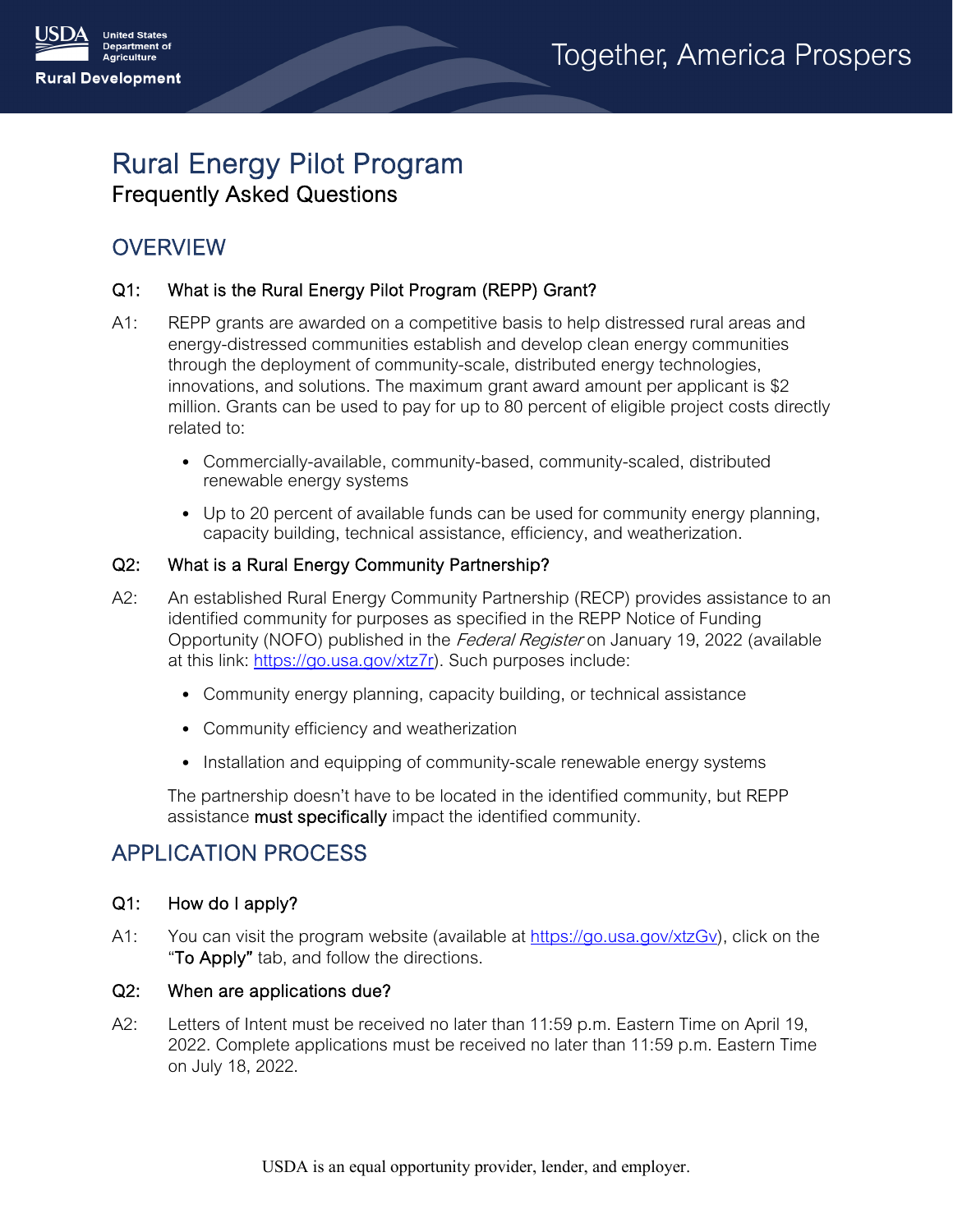## Q3: Where do I submit my application?

A3: A Letter of Intent must be submitted electronically using a secure Cloud Vault account access provided by Rural Development. Complete applications must be submitted electronically using a secure Cloud Vault account access provided by Rural Development. Visit the program website (available at [https://go.usa.gov/xtzGv\)](https://go.usa.gov/xtzGv), click on the "To Apply" tab, and follow the directions to learn more.

## Q4: What will happen to my application if I am not selected for funding?

A4: Because the REPP is a pilot program with funds only available until they are expended, unfunded applications will be withdrawn.

## APPLICANT ELIGIBILITY

## Q1: Who can apply?

A1: "Applicants" are the lead entities or organizations acting on behalf of Rural Energy Community Partnerships (RECPs) as defined in the REPP Notice of Funding Opportunity (NOFO) published in the *Federal Register* on January 19, 2022 (available at this link: [https://go.usa.gov/xtz7r\)](https://go.usa.gov/xtz7r).

The partnership must include a lead applicant from one of the following entities:

- A district organization (such as an economic development authority)
- A federally-recognized Tribe, political subdivision of a Tribe, or consortium of **Tribes**
- A state, political subdivision of a state, or a consortium of subdivisions of a state, or local government engaged in economic development activities
- A public or private nonprofit organization

If selected, the lead applicant will enter into a financial assistance agreement with USDA Rural Development, receive the REPP grant funding, and take ownership and control of any assets purchased with grant funds. This includes disposition responsibilities.

## Q2: Is there a difference between the applicant and the Rural Energy Community Partnership?

A2: Yes. The applicant is the lead entity as described in Q1 above. The applicant acts on behalf of the Rural Energy Community Partnership. The NOFO provides a list of eligible lead entity types. This list is more restrictive than the types of entities that can partner with the lead entity to form a RECP.

Eligible partnerships must be comprised of the lead entity and one or more of the following entities:

- Public or private nonprofit organizations
- State or local government organizations or political subdivisions
- Tribal organizations
- Municipalities or other public bodies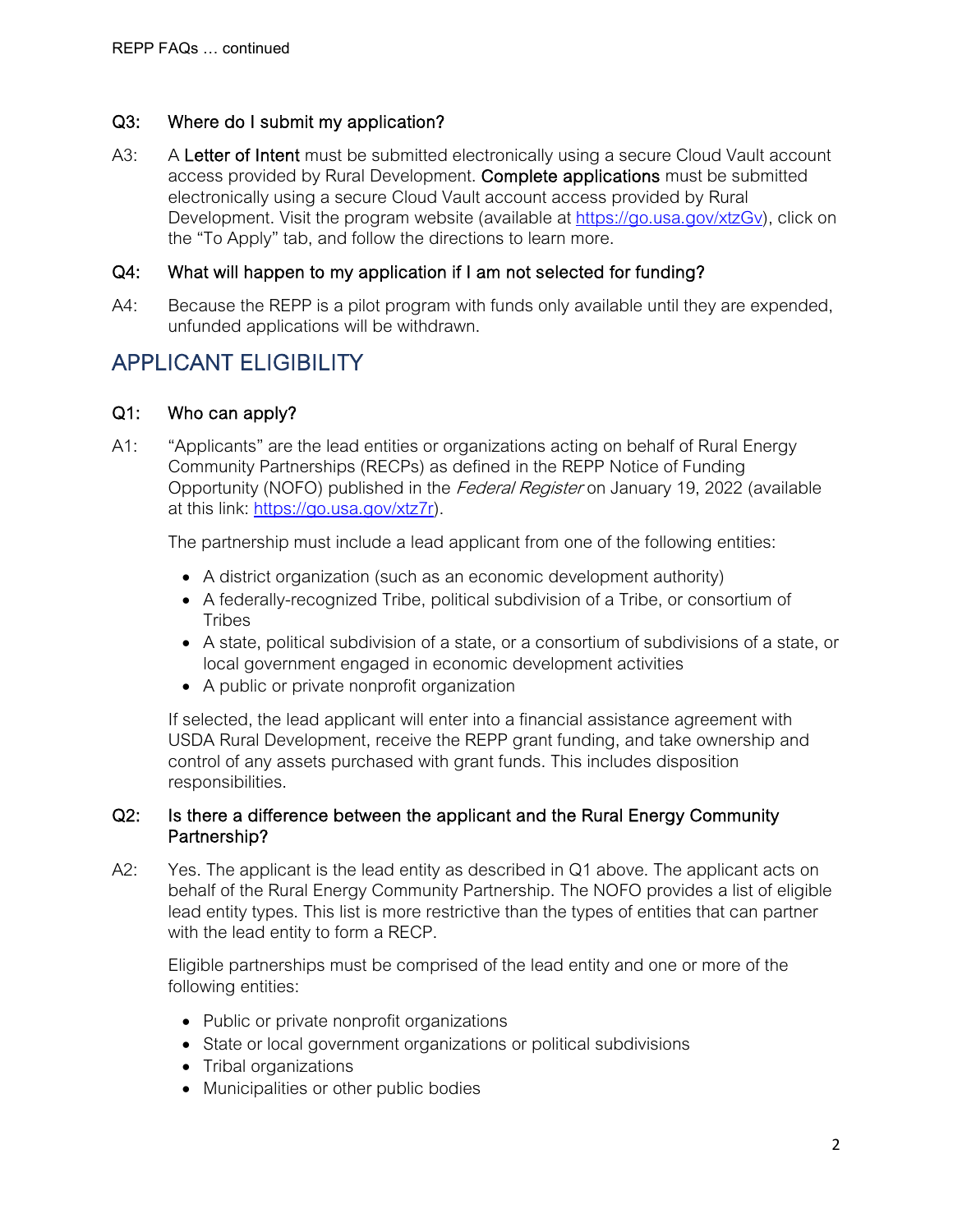## Q3: Is the partnership required to be a formal legal entity?

A3: The principal purpose of the RECP is to apply for – and, if selected, administer a REPP grant. The executed partnership agreement must document the relationships between the parties responsible for delivering REPP tasks in the defined region. It does not have to be a lengthy or cost-prohibitive agreement, and can include a signed memorandum of understanding (MOU) between all RECP partners. Note: this is a February 2022 update.

### Q4: Is a single entity – whether a business, nonprofit, government organization, or Tribal entity an eligible applicant for REPP funding?

A4: REPP grants will be awarded to Rural Energy Community Partnerships (RECPs) comprised of at least two eligible entities: a lead entity and a partner entity. A single entity can be the lead applicant if it meets the lead applicant definition.

#### Q5: I am a small business in need, am I an eligible REPP applicant?

A5: No. Businesses can be a participating partner and can also benefit from the programming and support provided by the partnership, but a small business cannot apply alone, and cannot receive REPP funds as a pass-through recipient.

#### Q6: Are institutes of higher learning, such as Land-Grant colleges and universities, eligible REPP applicants?

A6: REPP does not specifically list land-grant colleges, universities or other institutions of higher education as eligible REPP applicants. However, these entities are not excluded from participating. Rural Development recommends RECPs engage educational institutions in roles that emphasize their relative strengths, including training, capacity building, and technical assistance.

#### Q7: As a rural electric cooperative, we are organized as a private, nonprofit organization. Am I correct that we would be considered an eligible applicant?

A7: REPP-eligible lead applicant types include private, nonprofit organizations. Thus, in this instance, the cooperative is eligible to apply as a lead entity.

#### Q8: We are a federally-recognized Tribe and wish to apply as the lead applicant. Can a Tribal school be our only partner in the RECP?

A8: Yes. In this instance, the partnership consists of an eligible lead applicant (your federally-recognized Tribe) and an eligible partner entity (the Tribal school).

#### Q9: Is a Soil and Water District an eligible lead applicant?

- A9: Yes. This type of entity falls under the category of "district organization."
- Q10: Can a rural electric cooperative partner with a Tribe as an eligible RECP?
- A10: Yes.

#### Q11: Does the RECP need to have a history, or can it be a newly-formed entity?

A11: The RECP can be either a newly-formed entity, or one with a history.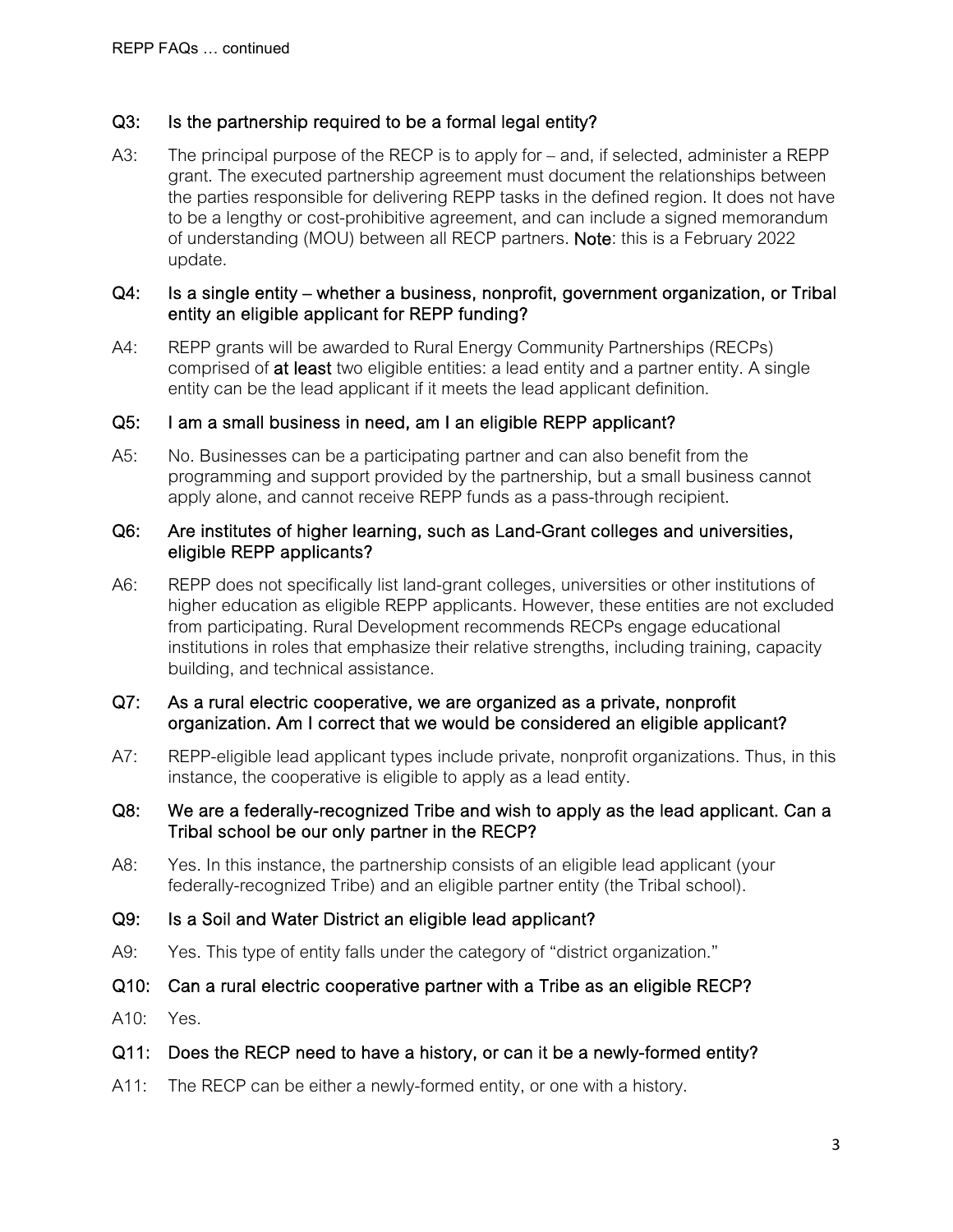- Q12: The REPP LOI seems to require formal documents as evidence of the RECP's membership, structure, and purposes such as a Charter, Articles of Incorporation, or contracts. Is it possible to demonstrate a RECP's purposes and commitments with less formal documents?
- A12: Yes. An executed Memorandum of Understanding (MOU) among the partner entities is sufficient evidence of a formal agreement among RECP partners.

# PROJECT ELIGIBILITY

#### Q1: We have an existing business incubator partnership we would like to expand. Is this eligible under REPP?

- A1: The REPP grant must specifically help an identified community for purposes as specified in the REPP Notice of Funding Opportunity published on January 19, 2022 (available at this link: [https://go.usa.gov/xtz7r\)](https://go.usa.gov/xtz7r). Such purposes include:
	- Community energy planning, capacity building, or technical assistance
	- Community efficiency and weatherization
	- Installation and equipping of community-scale renewable energy systems

#### Q2: We have a community college interested in providing job training. Is this an eligible use of REPP funds?

A2: The community college can be a technical service provider to the established partnership. The application scope of work must specify that the training offered by the college includes REPP-eligible purposes such as community energy planning, capacity building, and technical assistance, or community efficiency and weatherization, or the installation of community-scale renewable energy systems.

## Q3: What is meant by "community?"

A3: The REPP partnership must serve a rural community as specified in the REPP Notice of Funding Opportunity published in the *Federal Register* on January 19, 2022 (available at this link: [https://go.usa.gov/xtz7r\)](https://go.usa.gov/xtz7r).

## Q4: Is an applicant limited to filing only one application?

A4: Yes. Only one application can be submitted through the Rural Energy Community Partnership (RECP) lead applicant. If two applications are submitted by the same lead applicant, both will become ineligible. If an applicant is **affiliated** with another entity that has also applied, both applications will be ineligible. (By definition, an affiliate is an "entity controlling – or having the power to control – another entity, or a third party or parties that control – or have the power to control – both entities.")

## Q5: We are ready to launch our programs nationwide. Can we apply for a REPP grant that serves the entire country, or multiple parts of it?

A5: Yes. You can apply for a REPP grant that serves multiple parts of the country, provided the project targets a defined region small enough to enable close collaboration among partner members.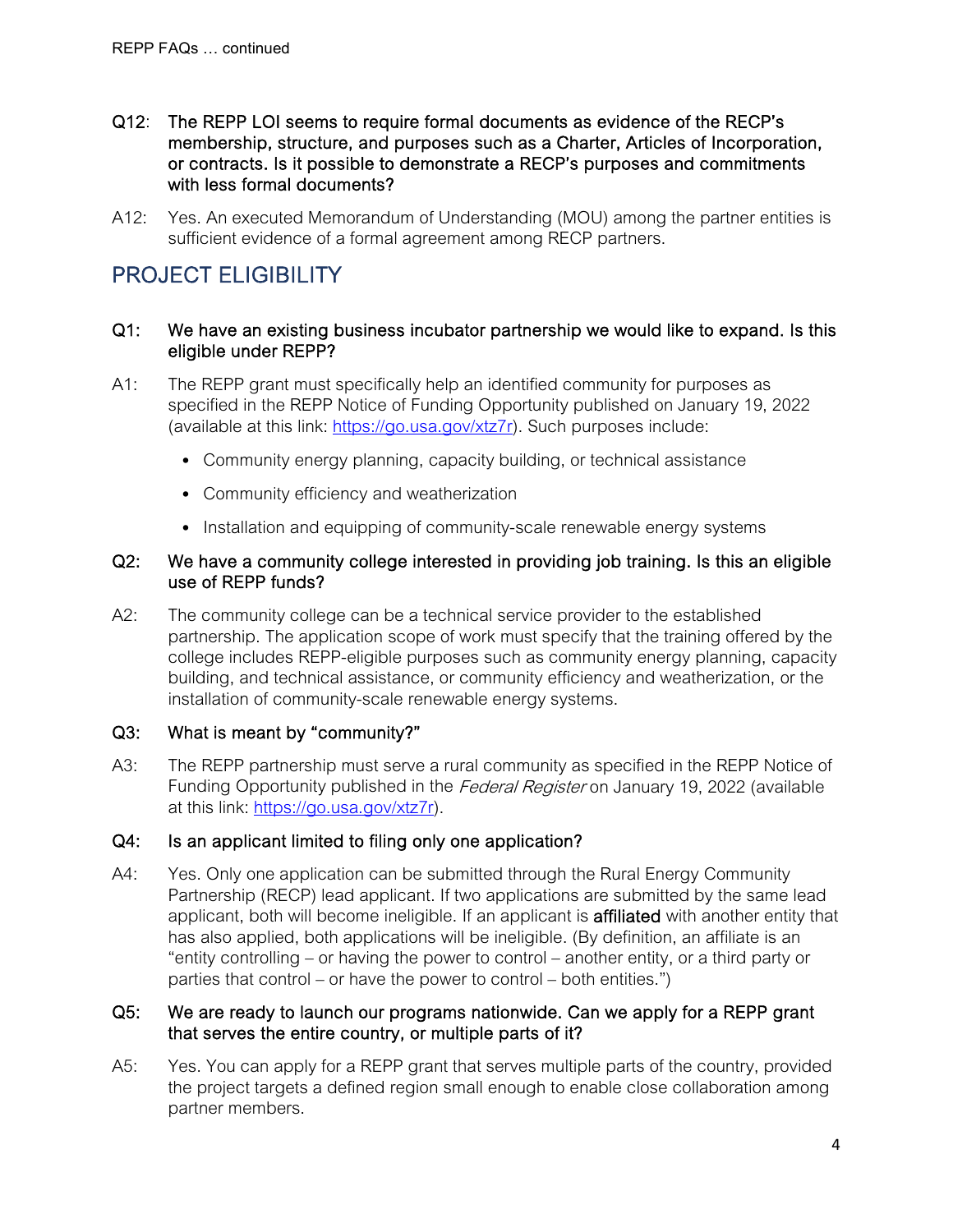## Q6: What is the definition of "rural" for the REPP program?

- A6: By definition, the population of the targeted service region must have fewer than 50,000 residents, or the region must be rural in terms of the communities and towns assisted. For more information, the REPP Notice of Funding Opportunity published in the Federal Register on January 19, 2022 (available at this link: [https://go.usa.gov/xtz7r\)](https://go.usa.gov/xtz7r). An eligibility tool is also available at this link: [https://go.usa.gov/xtjwg.](https://go.usa.gov/xtjwg) Click "the Rural Business" tab at the top of the page, and then look for Rural Energy Pilot Program.
- Q7: If the service area of our project will cover several rural communities, do each of the communities need to fall under the 50,000 or fewer population limit? Do we aggregate the population of each community? What if one or two communities are over the 50,000 population limit, but the rest are under? Are we still eligible?
- A7: Projects must be located in rural areas only. The application's scope of work must identify the communities with populations of 50,000 or fewer to be served. The populations of multiple communities do not need to be aggregated. Communities with populations of 50,000 or more should not be part of the project's scope.

## Q8: Is there a minimum community size that must be met to be eligible?

A8: There is no minimum population requirement.

## Q9: Must the REPP applicant headquarters be located in, or next to, a rural area?

A9: No. Rural Development is not concerned with the physical location of the REPP applicant. However, the partnership must assist rural communities specifically as identified in the application.

### Q10: Our organization has a county-based focus. The town where we're headquartered is not considered low income, and our zip code is not a listed as a "distressed energy community." Are we eligible to apply?

A10: The service region must be a rural area and must include a majority of communities that are considered low income in accordance with Section 45D(e) of the Internal Revenue Code of 1986 as amended (available at this link: <https://go.usa.gov/xzaYp> - PDF).

Targeted assistance priority will be given to partnerships serving:

- 1) Distressed rural communities (check the 2020 Distressed Communities Index Interactive Map at this link: [https://eig.org/dci/interactive-map\)](https://eig.org/dci/interactive-map)
- 2) Communities with high energy burdens (check the U.S. Department of Energy's Low-Income Energy Affordability Data Tool at this link: [https://go.usa.gov/xtJYF\)](https://go.usa.gov/xtJYF)
- 3) Distressed energy communities (information available at this link: [https://ruraldevelopment.maps.arcgis.com/apps/webappviewer/index.html?id=8602786](https://ruraldevelopment.maps.arcgis.com/apps/webappviewer/index.html?id=86027863e066487ca1b33dc9217a70d1) [3e066487ca1b33dc9217a70d1\)](https://ruraldevelopment.maps.arcgis.com/apps/webappviewer/index.html?id=86027863e066487ca1b33dc9217a70d1).
- 4) Socially-vulnerable communities (check the Centers for Disease Control and Prevention Social Vulnerability Index at this link: [https://go.usa.gov/xtzed\)](https://go.usa.gov/xtzed)
- 5) Qualified Opportunity Zone communities (check the Economic Innovation Group's Opportunity Zones Activity Map at this link: [https://eig.org/oz-activity-map\)](https://eig.org/oz-activity-map)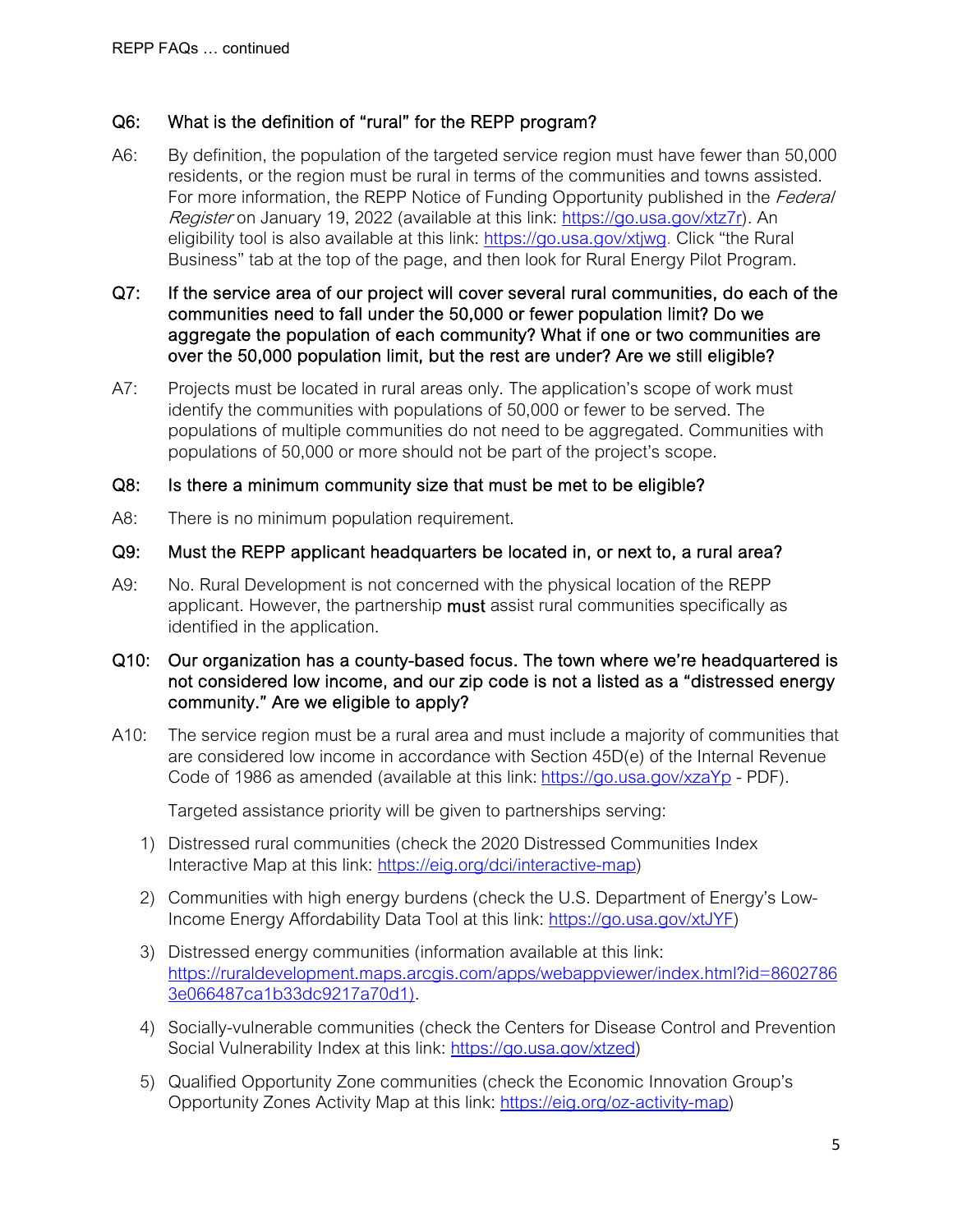6) Disadvantaged communities as defined in Section I. C. of the REPP NOFO (information is available at this link: [https://go.usa.gov/xtD97\)](https://go.usa.gov/xtD97). The EPA Environmental Justice Screening and Mapping Tool (available at this link: [https://www.epa.gov/ejscreen\)](https://www.epa.gov/ejscreen) also be used to support this indicator.

## Q11: Would a project to install solar panel streetlights be eligible under REPP?

- A11: It depends. It depends. REPP's goal is to provide energy burden relief for priority communities through the installation of community-scale, distributed-energy technologies. While a solar panel streetlight project certainly deploys renewable energy to the community, consideration must be given to how well such a standalone project addresses overall energy burden relief in the community.
- Q12: Our organization is an eligible applicant, and we are located in, and serve, communities with populations of 50,000 or fewer. Our communities do NOT, however, meet the definitions of "distressed," "high-energy-burdened," "distressed energy community," "socially-vulnerable," "opportunity zone," or "disadvantaged community." Can we still apply?
- A12: Yes, you can still apply. However, it's important to note REPP applicants are competing for limited funding based on their ability to provide assistance to the targeted areas identified in the REPP NOFO (available at this link: [https://go.usa.gov/xtD97\)](https://go.usa.gov/xtD97). Also, see Q10 and A10 above for additional information.
- Q13: We are interested in the installation of a technology that does not yet have one year of proven performance data as required in the definition of commercially-available technology. If the REPP program allows for a 3-year period of performance, would we be eligible to apply for a project using this technology prior to it being commercially available?
- A13: No. Eligibility is determined at the time of application review. Therefore, the technology mentioned would not be eligible for REPP.

#### Q14: Are there any restrictions on the off-takers or users of power generated by the RECP?

- A14: The notice of funding opportunity does not address off-takers of power. However, the program's goal is to provide energy burden relief for priority communities through the installation of community-scale, distributed-energy technologies. By definition, these operate locally, and can be connected to a larger power grid at the distribution level, but they can also operate independently, or off-grid. Proposals that maximize the community's energy burden relief will score higher.
- Q15: We are developing a Habitat for Humanity project that would purchase 20 existing houses and install a 20kW solar photo voltaic system with batteries on each home. Eighteen of the homes have garages and we would install electric vehicle charging stations in each garage. The homes would support low-income families. Would this project qualify for REPP?
- A15: As described, it appears this project will deploy distributed renewable energy systems to lessen the energy burdens of low-income households. Therefore, the project appears to be REPP-eligible.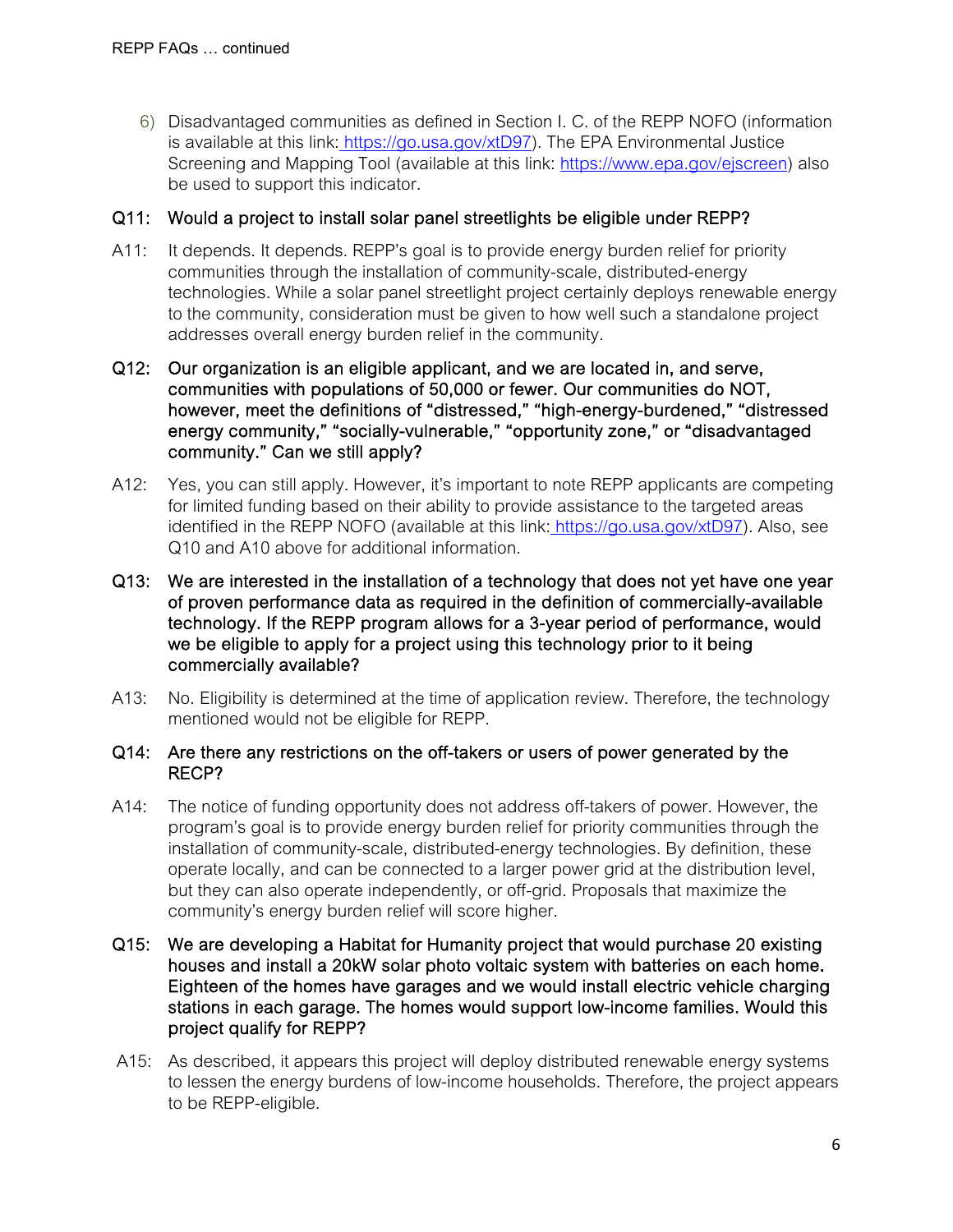However, use of funds would be limited to the renewable energy systems: housing stock cannot be purchases with REPP funds. Furthermore, the lead entity is responsible for managing assets acquired with grant funds for the life of the assets. Therefore, we would need to ensure that grant-funded assets are owned by the lead applicant.

## Q16: Are syngas or biomass renewable energy projects eligible under REPP? If so, how do we meet the 2 MW generation limit?

- A16: Distributed community renewable energy is eligible. Therefore, if the gas is used to turn a generator to produce electricity, then it would be eligible under REPP.
- Q17: Is the 2 MW renewable energy system size limit referring to AC or DC energy?
- A17: The renewable energy system size limit refers to DC energy.
- Q18: Can an organization be a partner in two different RECP applications?
- A18: Yes. The single application restriction is specific to the **lead applicant entity** and its affiliated entities.
- Q19: Who are the intended ultimate recipients or beneficiaries of REPP funding?
- A19: The intended beneficiaries of REPP funds are members of exceptionally underserved communities whose energy costs consume a disproportionately higher percentage of their household income.
- Q20: The term "community solar" typically refers to a solar project where multiple owners purchase subscriptions or blocks of ownership within the project. Is that the type of project this program is looking to fund?
- A20: A community solar project can be considered an eligible project under REPP. However, the focus of the REPP program is on community-driven solutions to energy burdens. Please refer to the definitions of community-scale energy, distributed renewable energy resources, and other definitions as noted in the Notice of Funding Opportunity published in the Federal Register on January 19, 2022 (available at this link: <https://go.usa.gov/xtzz4> - PDF).

## ELIGIBLE USE OF FUNDS AND MATCHING FUNDS REQUIREMENTS

## Q1: How can funds be used?

- A1: The REPP grant must specifically help an identified community as specified in the REPP Notice of Funding Opportunity published in the Federal Register on January 19, 2022 (and available at this link:<https://go.usa.gov/xtzz4> - PDF). Such purposes include:
	- Community energy planning, capacity building, or technical assistance
	- Community efficiency and weatherization
	- Installation of community scale renewable energy systems
- Q2: How can funds NOT be used?
- A2: REPP funds cannot be used to pay expenses related to: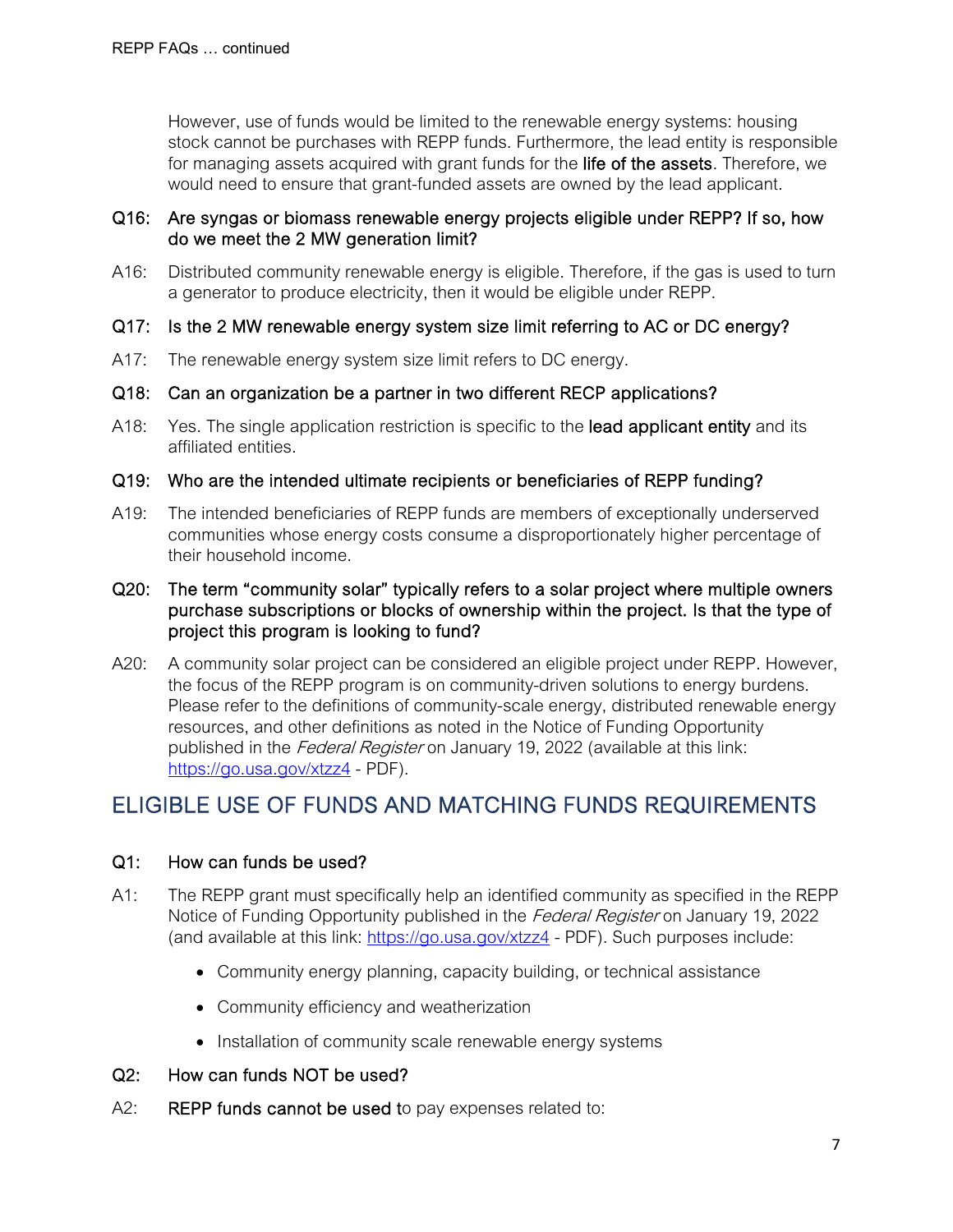- Vehicles
- Used equipment
- Business operations that derive more than 10 percent of their annual gross revenue – including lease income from space or machines – from gambling activity. (This excludes state or Tribal-authorized lottery proceeds approved by Rural Development and used to raise funds for a REPP partnership or project.)
- Business operations that get income from illegal activities or those of a sexual nature
- The purchase of real estate or land
- Lease payments, including lease-to-own or capitalized leases
- Funding political or lobbying activities
- Paying federal direct or guaranteed loans, or any other form of federal debt
- Incurred expenses, equipment purchases, or paid services occurring prior to the grant period
- Expenses associated with applying for a REPP grant
- Expenses associated with reporting results or outcomes during the disbursement, performance, and servicing portions of REPP
- Projects that create a conflict of interest, or the appearance of a conflict of interest

#### Examples of conflicts of interest include:

- Distribution of grant and matching funds to an individual owner, partner, or stockholder – or to a beneficiary or immediate family of the applicant – when the recipient will retain any portion of ownership in the applicant's project. Grant and matching funds must not be used to support costs for services or goods going to – or coming from – a person or entity with a real or apparent conflict of interest.
- Assistance to employees, relatives, and associates. Rural Development will process any requests for assistance under this subpart in accordance with 7 CFR part 1900 Subpart D (available at this link: [https://go.usa.gov/xtJx3\)](https://go.usa.gov/xtJx3).
- Member delegate clause. No member of, or delegate to, Congress shall receive any share or part of this grant or any benefit that may arise there from; but this provision shall not be construed to bar, as a contractor under the grant, a publicly-held corporation whose ownership might include a member of Congress. Additional regulations and compliance requirements are referenced in paragraphs VI (six) and VIII (eight) of the Notice of Funding Opportunity (available at this link:<https://go.usa.gov/xtzz4> - PDF). Applicants found to be in violation of any applicable federal law or statue will be deemed ineligible.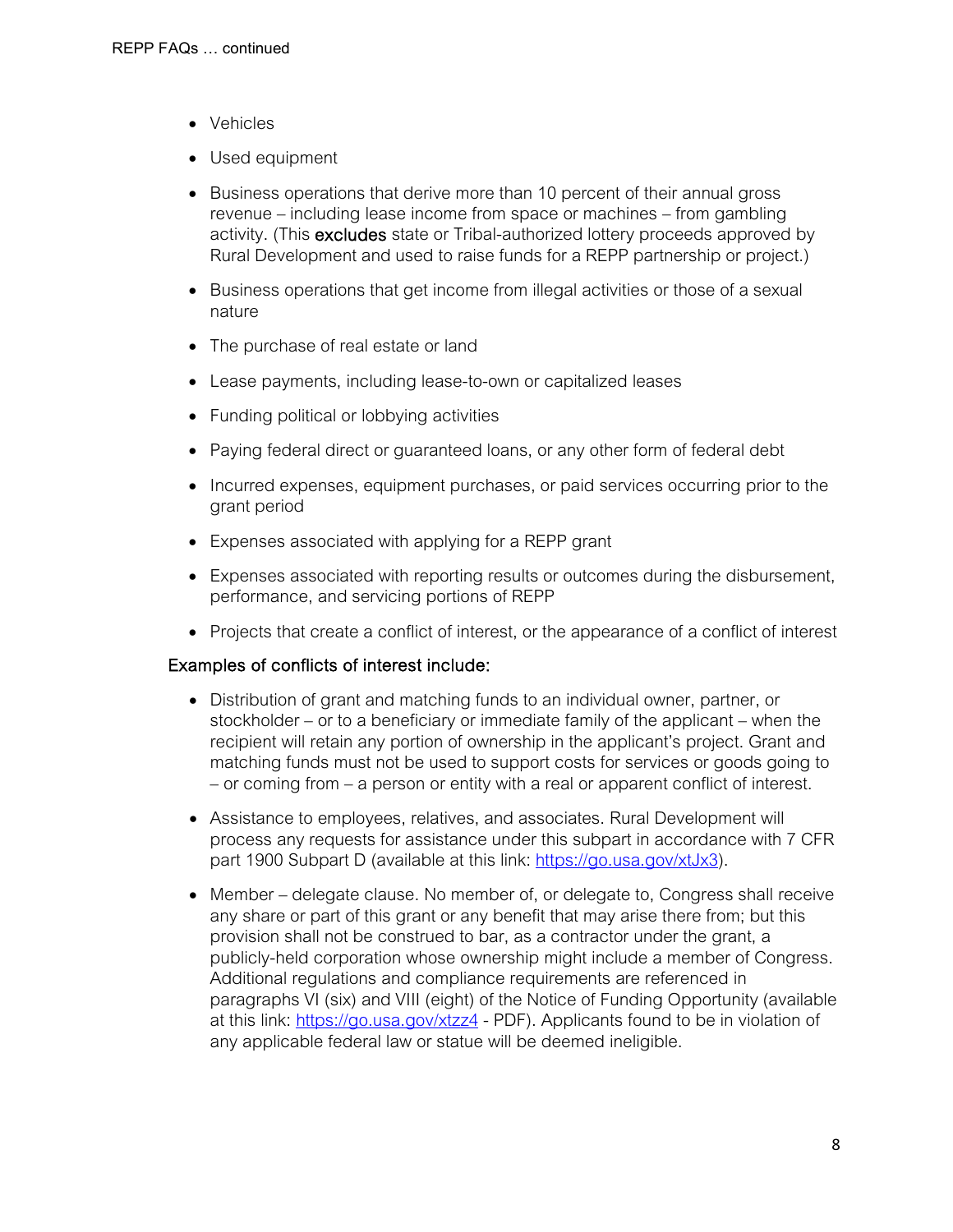## Q3: Is there a matching fund requirement?

A3: Yes. A 20 percent cost share match is required on all eligible projects. For example, if a project's activity cost is \$1 million, the REPP grant can cover 80 percent – or \$800,000 – of eligible costs, while \$200,000 must come from matching funds.

## Q4: Can I match the REPP grant with a U.S. Economic Development Administration (EDA) grant?

A4: More often than not, matching funds must come from non-federal sources. However, as permitted by law, a REPP grant can be matched with federal funds. Applicants can consult the REPP funding notice (available at this link:<https://go.usa.gov/xtzz4> - PDF) and REPP application guide (which will be shared with applicants upon receipt of their required Letter of Intent) for possible sources of federal matching fund assistance. Consult with the EDA grant source to determine if EDA funds can be used as matching funds for another federal program.

#### Q5: What if I can't provide evidence of matching funds in the application, but can show them in the future?

A5: Funds are not necessarily required to be "in the bank" by the date of obligation. However, the source of the matching funds must be committed to the project by the grant closing date.

#### Q6: Does the REPP grant have multiyear draws?

A6: The REPP grant period is 36 months. Activity draws can take place no more often than monthly. For each activity within the draw, a 20 percent match must be used and documented along with the funds requested.

#### Q7: Is the conversion of single-phase power to three-phase power an eligible project under REPP?

A7: Conversion as a stand-alone project is not eligible for REPP, as it does not deploy community-scale, distributed-energy technologies. However, this could be a smaller component within a larger scope project.

#### Q8: Can labor performed by a solar company be considered as matching funds?

A8: Yes; in-kind labor can be contributed by third parties if it is valued at customary rates. In-kind contributions by the applicant cannot be used to meet the matching fund requirement.

#### Q9: Can other federal funds be used as match?

A9: If the other federal program allows for it then yes, USDA Rural Development will accept the other federal funding as match for the REPP.

#### Q10: Can the value of the avoided cost of purchased energy as reflected within the energy price of a power purchase agreement be used as matching funds?

A10: Yes. The value of savings that will accrue during the grant period can be used as matching funds. However, any value that is attributed to savings received outside the grant period is not eligible.